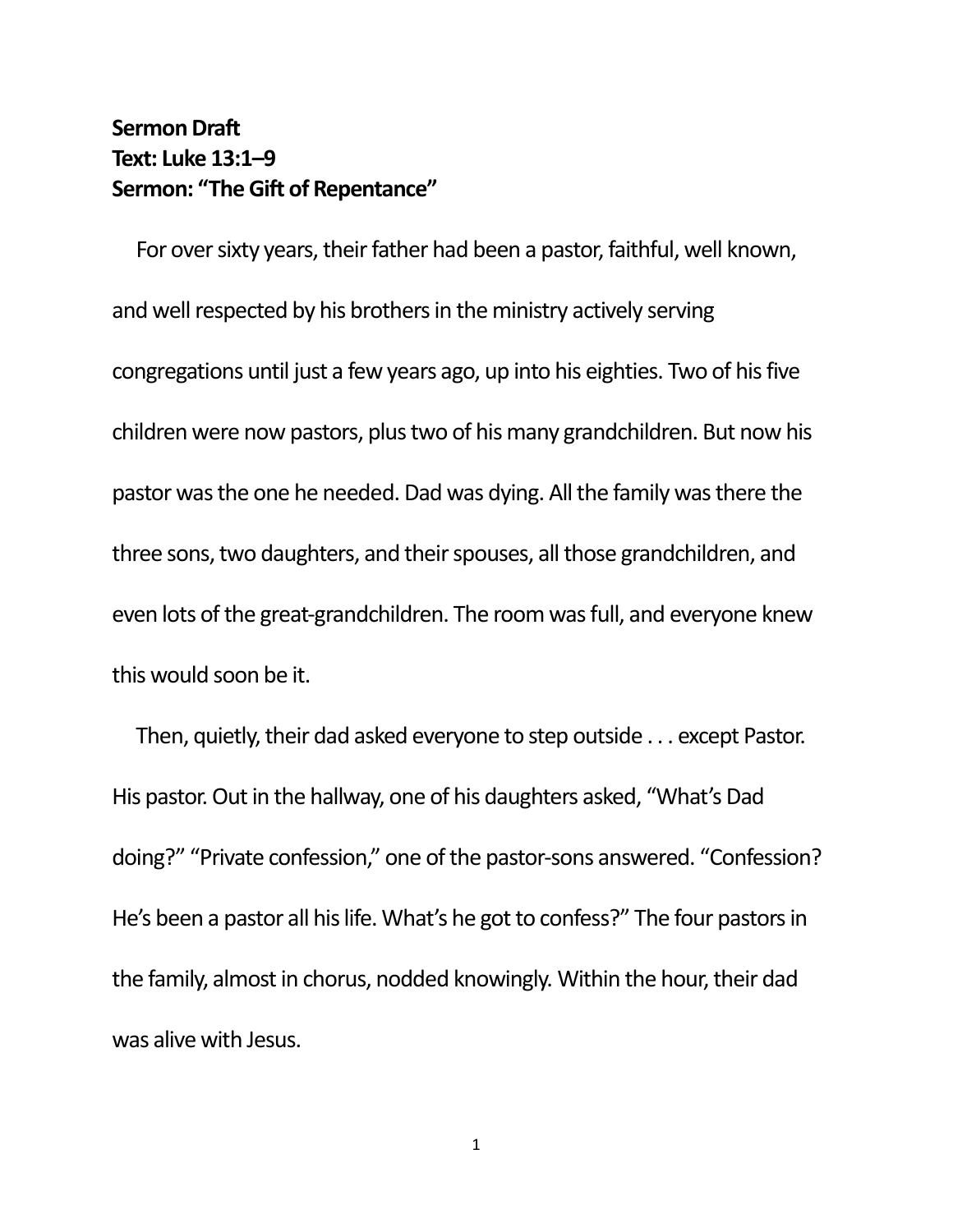It's not just those we consider "great" sinners who need to repent. We all need to daily. *"Unless you repent, you will all likewise perish."* It may well be the very faithful Christian, even the dear dying pastor, who best understands that he is a poor miserable sinner and most appreciates the comfort of Christ's forgiveness. In our text today, Jesus would have us all appreciate that more deeply, that we turn toward Jesus, for in Him there is life.

 Jesus calls not just the "greatest" sinners, but all of us to repent. In our Gospel Jesus is asked about the death of a local group of Galileans. They had been murdered by Roman governor Pontius Pilate, in a gruesome way. We don't have a lot of details about their deaths or why, but the social tension between Jews and Romans made revolutionary activity possible at any time. Galileans were especially likely to revolt since they were surrounded geographically by Gentiles. What is clear is that they were killed while in worship like a church shooting today.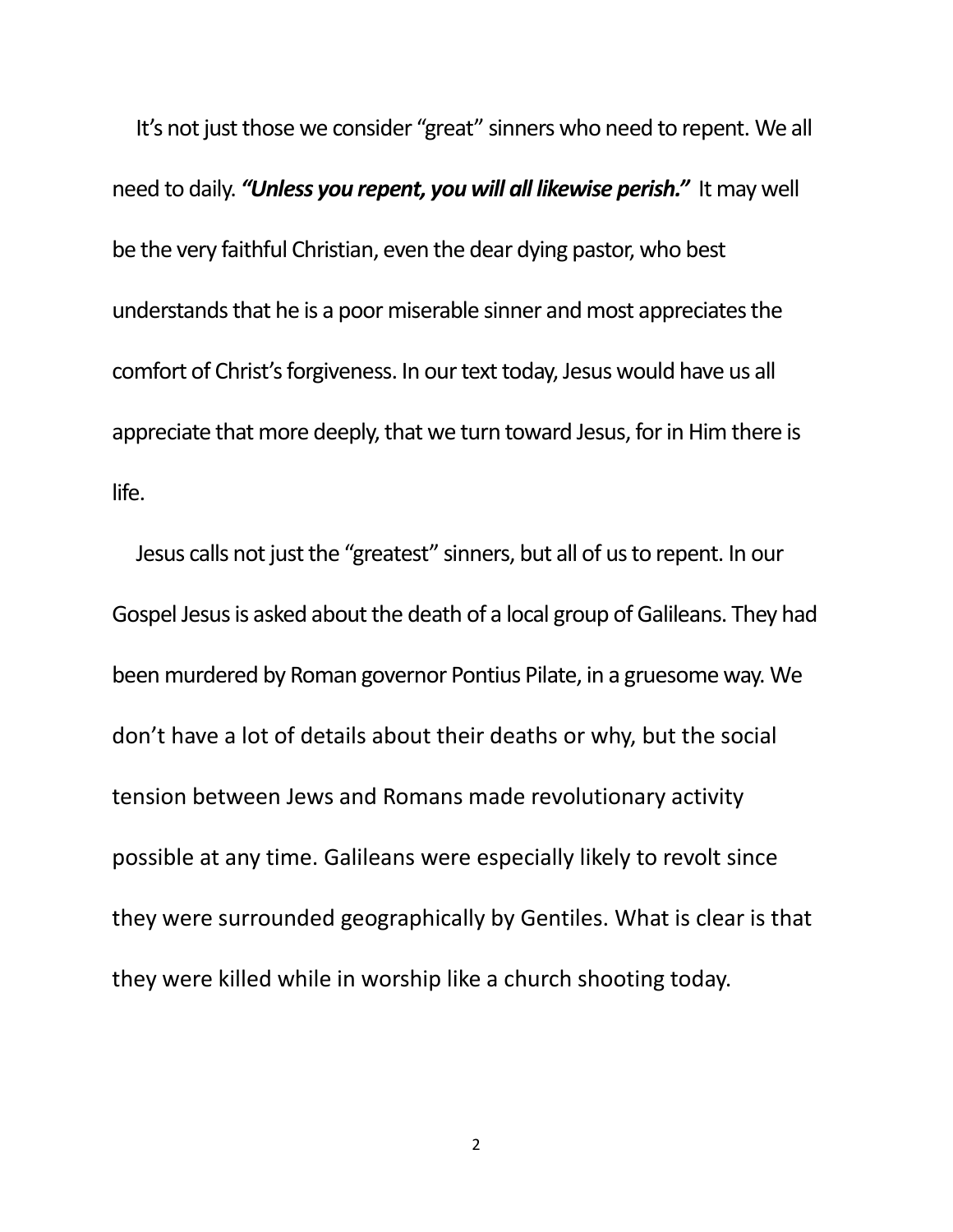Essentially, the crowd wanted Jesus' opinion: "Why do bad things happen to good Galileans?" Jesus turns the tables. He dismisses the idea that this was a bad thing happening to good Galileans. Well, then, were these Galileans especially bad sinners. No! Sin is sin and all fall short of the glory of God and to repent. Jesus adds another example (vs 4–5). There is no historical record of this incident either, the tower of Siloam in Jerusalem falling on eighteen people. It must have been another recent news story. But again, no, these eighteen people were not especially wicked; they were just like us! In need of repentance!

 Jesus refuses to lean into a theology of glory by attributing human tragedy to individual sin, as the Jews often did (John 9:1–3). Rather, Jesus affirms that all have sinned and fallen short of God's glory and are thus in need of repentance. Every human tragedy is a call from God to repent. The world is irreparably dirty due to sin. Our good deeds, in any attempt to clean up our own sin, are as *"filthy rags"* (Isaiah 64:6). Our rags are soiled beyond any human ability to make them clean again.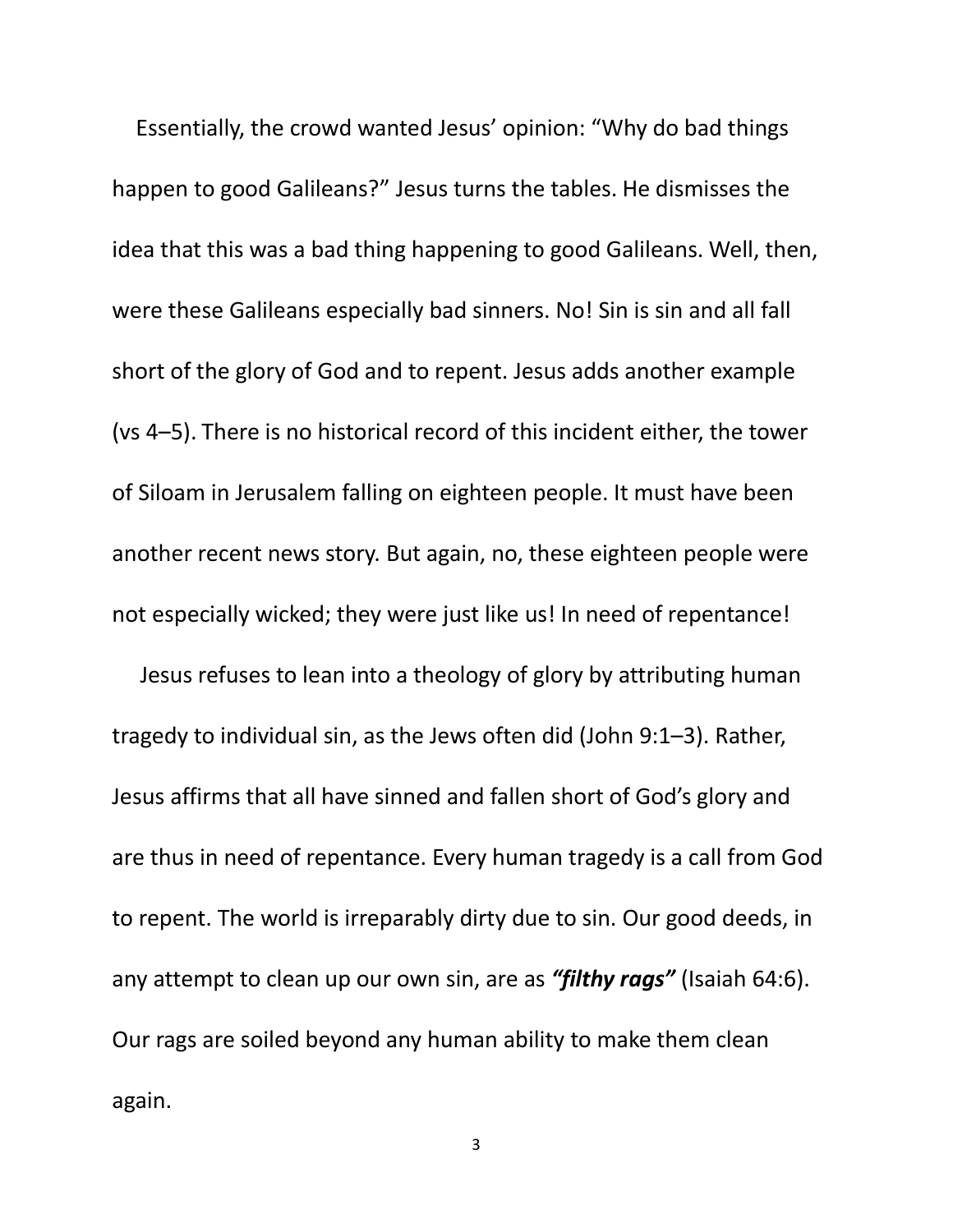Jesus always levels the playing field. He is basically saying, It's just a matter of time before we all suffer the same fate. Death will come for us all. No one gets out alive. Our only hope is repenting in faith. Our only hope is turning away from our sin and turning to Jesus

 On May 21, 2021, six-year-old Aiden Leos's mother was driving him to kindergarten on the 55 Freeway in Southern California. After she became angry at being cut off by another car and made her anger visible a passenger in the other car fired a 9mm Glock pistol into her car. Aiden was killed. No one would suggest Aiden Leos was a worse sinner than countless others on the freeway that morning. As deeply as his mother might regret her own actions, no one would suggest she any more earned such a tragic loss.

 And there is no way to *"get into the mind of God"* to make sense of why this happened. But God is not to blame. Rebellious mankind is to blame for all manner of random loss of life, both through accidents and from willful wickedness.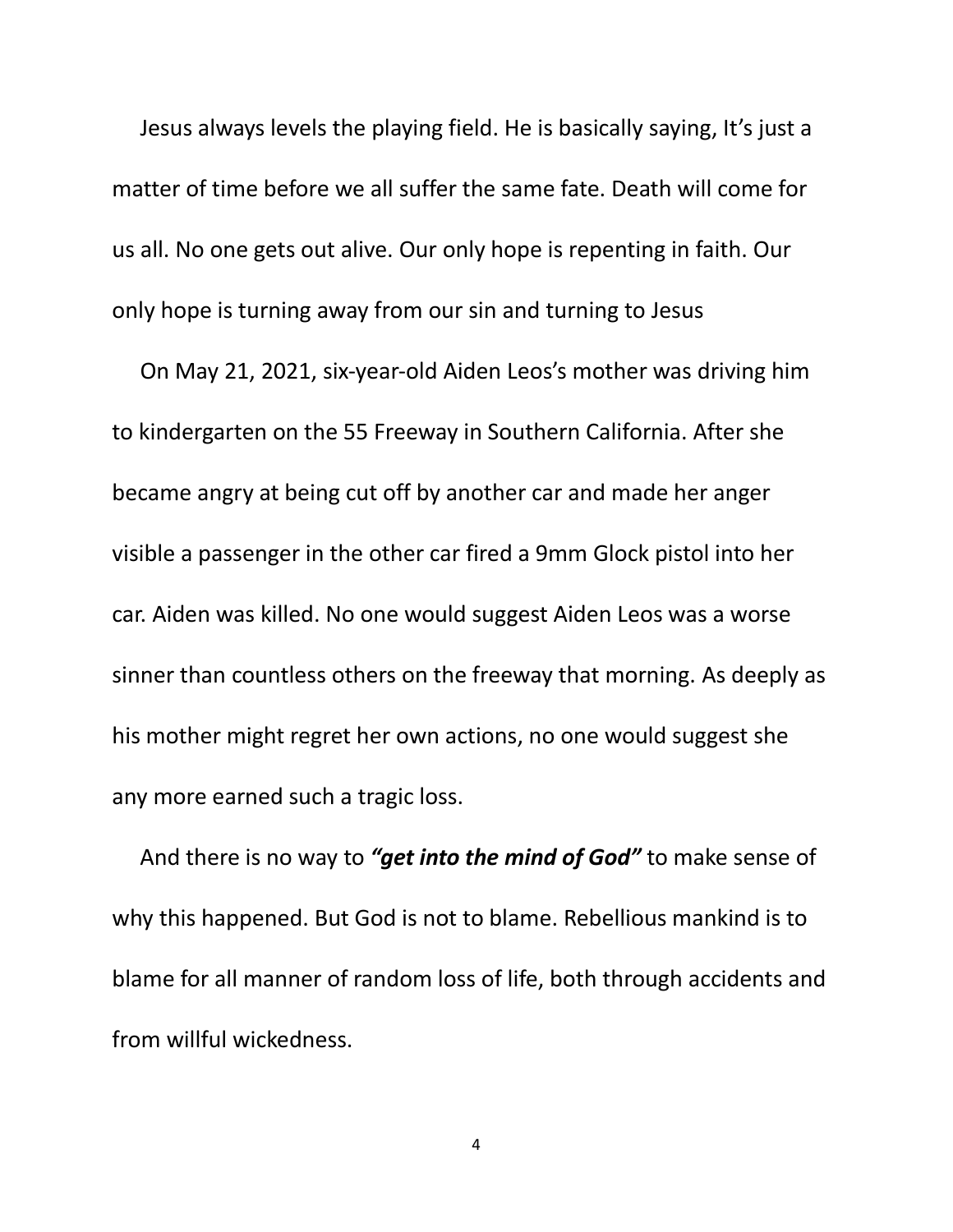Every story of tragedy is a call to repentance and a moment in time to cry out to God for redemption as found in his Son, Jesus Christ.

 To all those who do repent, Jesus promises life. For years even millennia Israel had been God's chosen people. He's been expecting fruit of righteousness in keeping with repentance and faith. But instead, Israel had responded to his goodness with sin just as we, every single one of us, sin against God daily. The time, it seems, has come to cut them down, to give us what we all deserve. But the vinedresser, Christ Jesus, steps forward and pleads patience. *"Let me do everything I yet can for them, and if they repent, bear fruit, well, that's what we've always wanted. If they refuse to repent, then we shall cut them down."*

 The primary point of the parable is to display God's patience in not wanting any person to perish, but to repent and find life in his Son. The Christian life is to be daily repentance. Sin's consequences affect all people, so now is the time to repent and to live lives which bear fruit.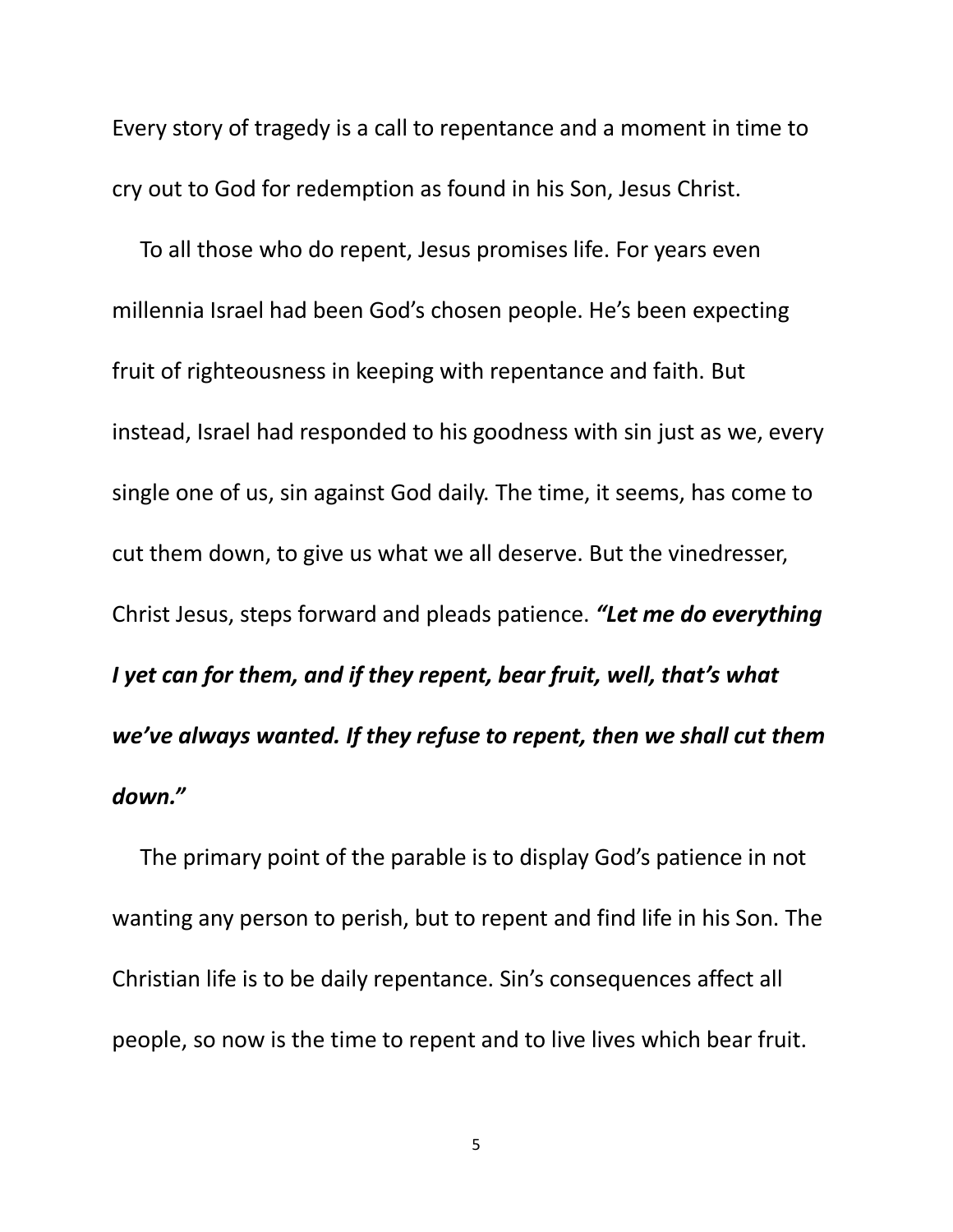Turn in faith toward Jesus, for in him there is life. Jesus says elsewhere, in John 15: *"I am the vine; you are the branches. . . . Every branch in me that does not bear fruit [the Father] takes away, . . . and the branches are gathered, thrown into the fire, and burned."* But *"whoever abides in me and I in him, he it is that bears much fruit, for apart from me you can do nothing. . . . As the branch cannot bear fruit by itself, unless it abides in the vine, neither can you, unless you abide in me. I am the vine; you are the branches. . . . Already you are clean because of the word that I have spoken to you"* (John 15:5a, 2, 6, 5b, 4–5a, 3).

 Jesus' call to bear fruit is always an invitation to cling to him. Jesus understands all the tragedies and death of our sinful world in ways we never can. He knows that we can't bear fruit apart from him. That's precisely why Jesus hung on the cross, that we might bear fruit and live, not be cut down and thrown into the fire. Notice Jesus says we are already clean right now. That's because we each are connected to him through baptismal waters. We are enabled to bear much fruit.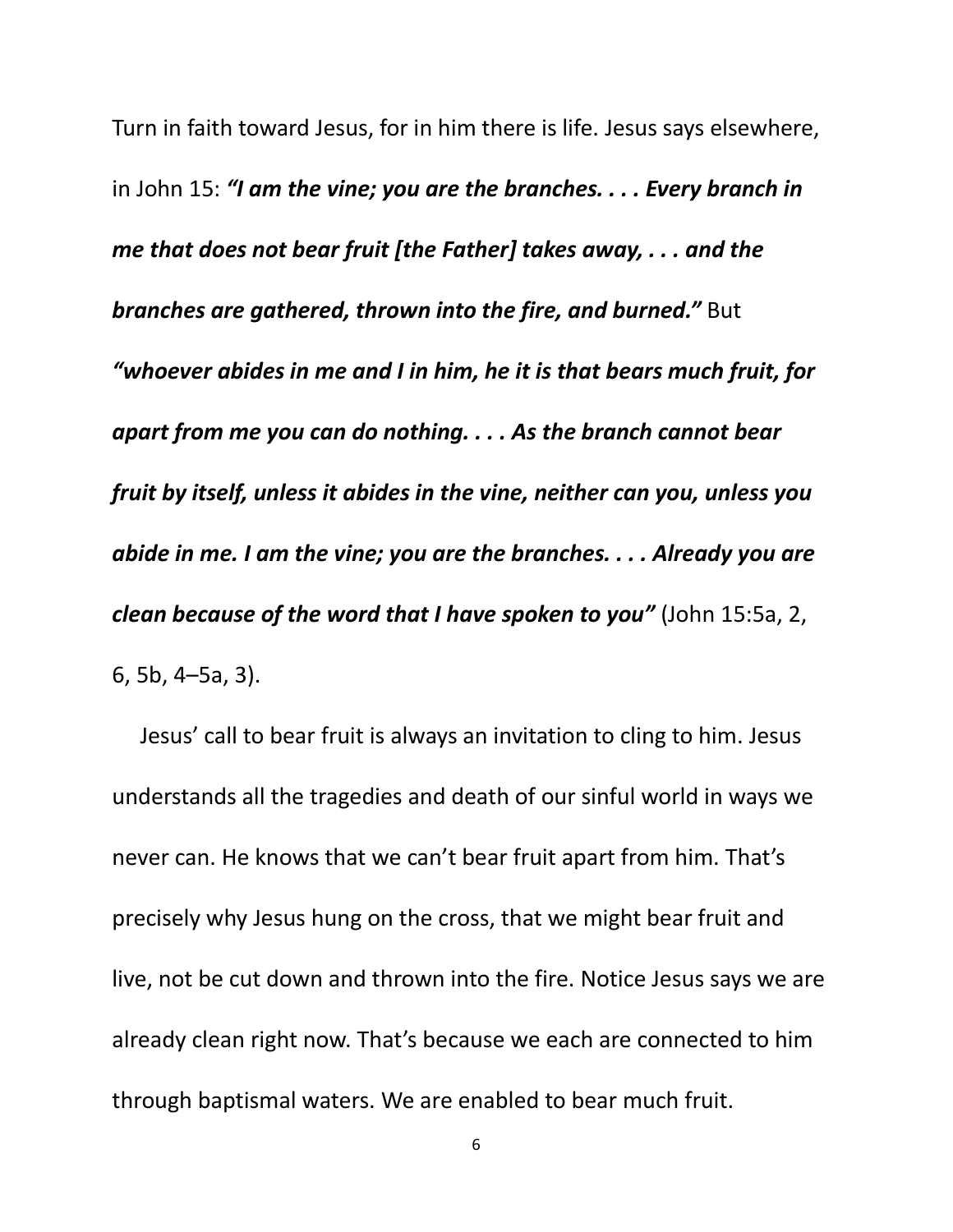Jesus teaches that repentance unto life bears fruit. In turning to Jesus for new life, we are called to lead lives that produce the fruit that's really made by the power of the Holy Spirit: *"love, joy, peace,* 

## *patience, kindness, goodness, faithfulness, gentleness, self-control"*

(Galatians 5:22–23). This is the kind of life we live. Our fruit really is the work of Jesus. God doesn't need our good works. We're connected to Jesus, the vine, to bear fruit for our neighbor, that the world may know the Father sent his Son.

 By the new life we have in Jesus, we can even help to be a salve to those who have suffered the inexplicable tragedies that result from sin. We who have life in Jesus, who are no greater sinners, no lesser sinners than anyone else, will suffer death as surely, tragedy as often, as everyone else. But we can use our lives in Jesus to witness God's inexplicable love to others in their tragedies.

 The tragedy of our text is that Jesus' hearers were pridefully trying to position themselves as "better than" those who lost their lives in random ways.